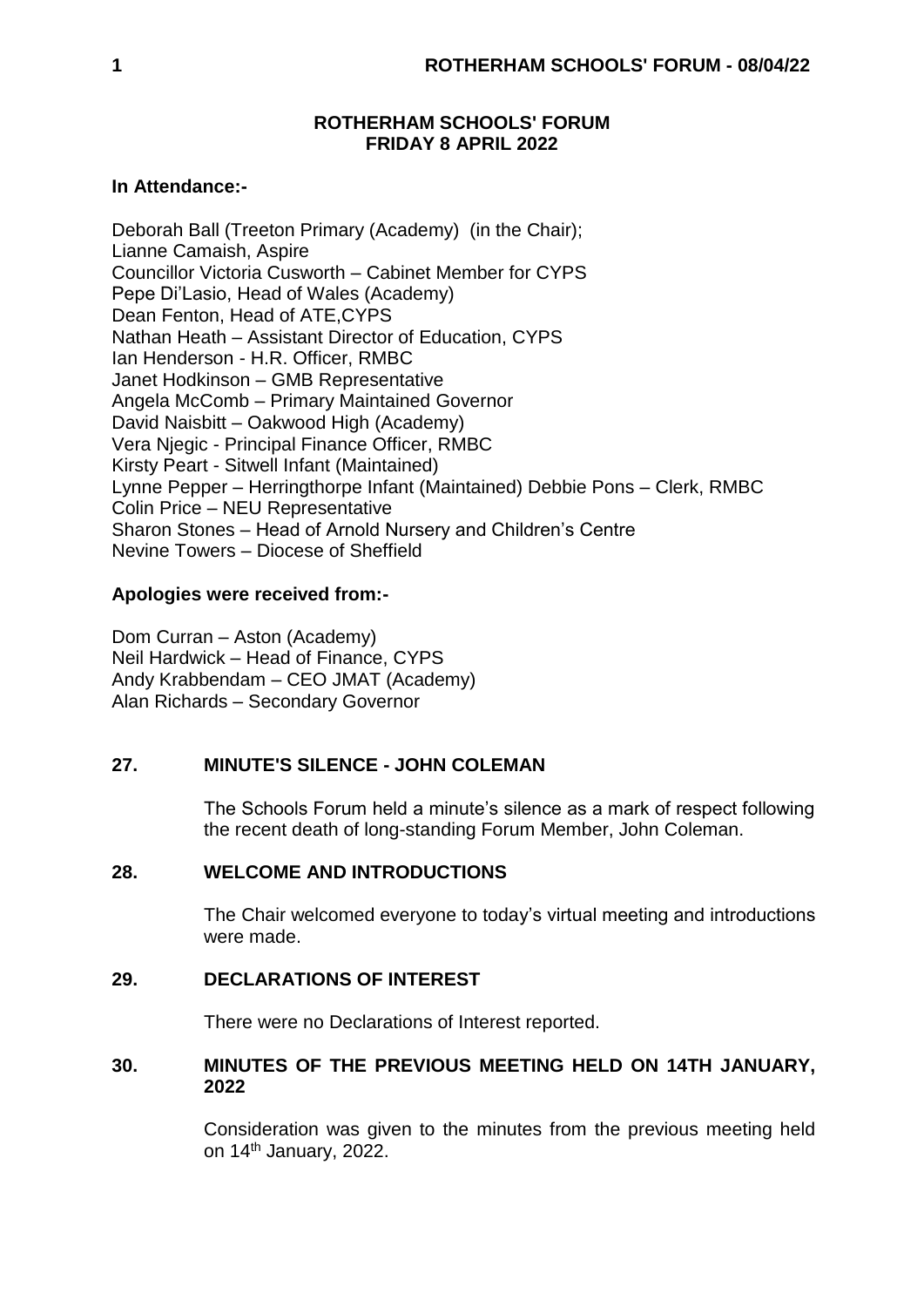Agreed:- That the minutes be approved.

### **31. MATTERS ARISING FROM PREVIOUS MINUTES**

There were no matters arising.

### **32. UPDATE ON HIGH NEEDS BLOCK (HNB) OPERATIONAL GUIDANCE 2022/2023**

Consideration was given to the report presented by Vera Njegic, Principal Officer (Schools Finance), which provided an update and built on previous reports which set out the main update to the High Needs Operational Guidance and, therefore, proposed recommendations to ensure compliance and financial sustainability.

The main update to the 2022/2023 High Needs guidance related to extended periods of absences.

While the DfE expect commissioning Local Authorities to work constructively with institutions to determine and agree the levels of top-up funding required, Local Authorities did bear the ultimate responsibility for decisions on top-up funding given that they were accountable for spending from their high needs budgets

In all instances, pupils or students with an Education and Health Care Plan must have their placement commissioned by a Local Authority and the amount of top-up funding to be paid should be confirmed in writing. Where provision was specified in an Education and Health Care Plan, there was no statutory requirement that a Local Authority had to pay topup funding at a particular rate requested by a school or institution.

If a pupil or student's placement was interrupted temporarily for public health reasons, the school or college should make contact with the commissioning Local Authority to discuss alternative arrangements for their continuing access to education and support, and for the continuation of top-up funding for the provision being made.

If an absence was expected to be long-term, because a public or personal health issue affected the young person's attendance and ability to engage in their education, the Local Authority should review the Education and Health Care Plan and amend it if necessary, and commission a different provision as required.

**Agreed:-** (1) That the update to the 2022/2023 High Needs Operational Guidance be noted.

(2) That the guidance update and 2022-2023 funding allocations be noted.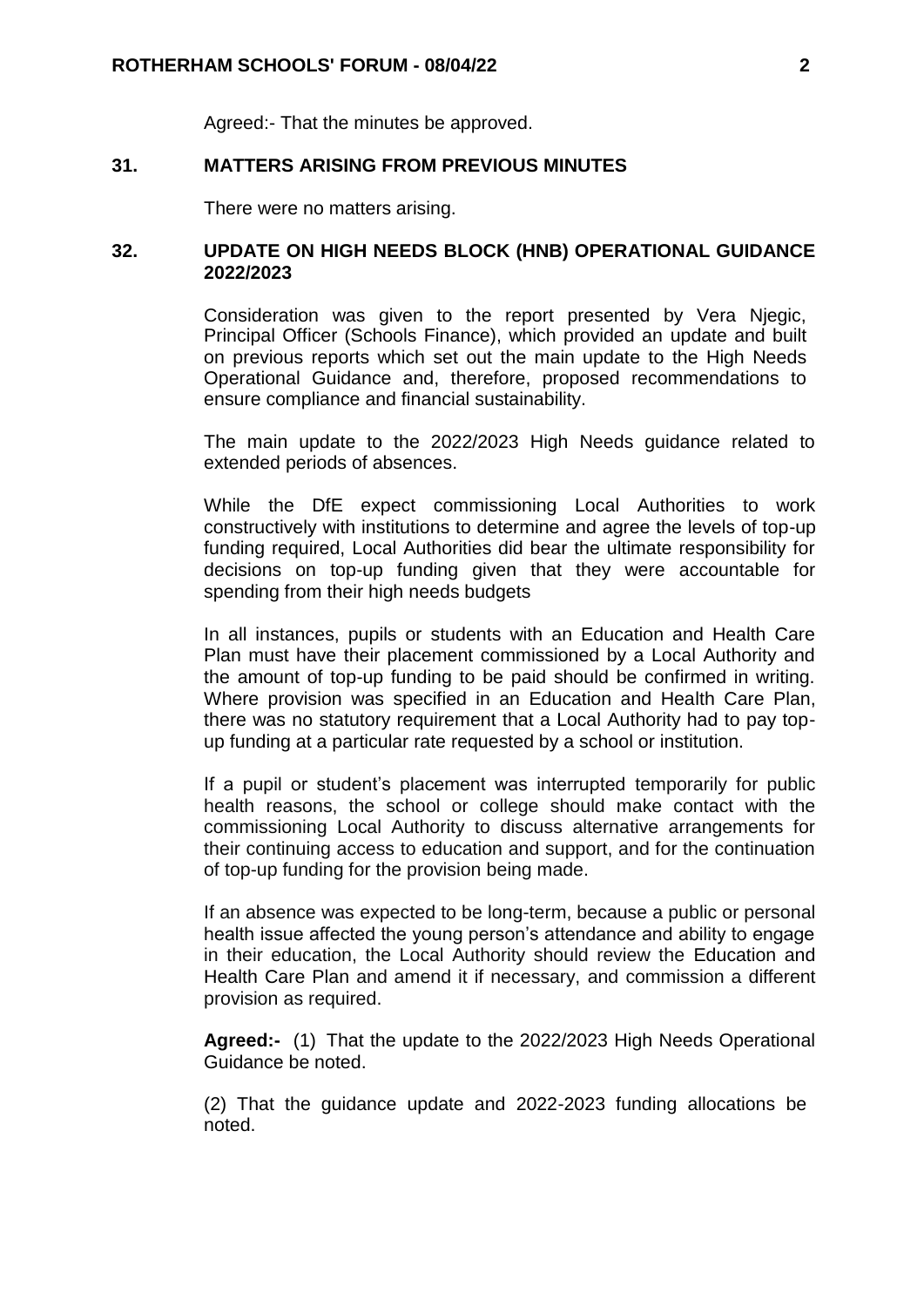## **33. EXCLUSIONS UPDATE**

Consideration was given to a report and appendix by way of a powerpoint presentation introduced by Dean Fenton, Head of Service, Access to Education, which detailed headline data on Exclusions (permanent exclusions) and suspensions (fixed term exclusions).

The briefing note also set out in detail how the Department for Education (DfE) had undertaken a period of consultation with stakeholders between 3<sup>rd</sup> February and 31<sup>st</sup> March, 2022 in relation to revised behaviour in schools and suspension and permanent exclusion guidance.

The Behaviour in Schools Guidance had now been rewritten to more effectively support schools to maintain high standards of behaviour and provide more practical advice for all school staff. The revised guidance was organised into four themes to support schools to address behaviour at all stages.

**Section One** - looked at how to create and maintain high standards of behaviour, with a focus on developing a clear vision of what expected behaviour looked like and the strong leadership needed to implement this vision.

**Section Two** - set out how schools should respond robustly to incidents of misbehaviour in order to deter further incidents, restore order and protect pupils from further disruption or harm.

**Section Three** - looked at how schools could prevent the recurrence of misbehaviour and reduced the likelihood of suspension and permanent exclusion.

**Section Four** - focused on how schools should respond to specific behaviour incidents.

In terms of the changes to the Suspension and Permanent Exclusion Guidance, this built on the revisions made in 2017 and the evidence gathered through the Timpson Review of School Exclusions. The DfE were providing further clarifications to the guidance and proposing associated legislative changes.

The presentation provided insight into:-

- Exclusions and Part-Time Tables.
- Exclusions Data 2018/19.
- Exclusions Data 2019/20.
- Exclusions Data 2020/21.
- Exclusions 2021/22 as at 1<sup>st</sup> April, 2022.
- Exclusions are returning to pre–pandemic levels, with Rotherham seeing incremental rises.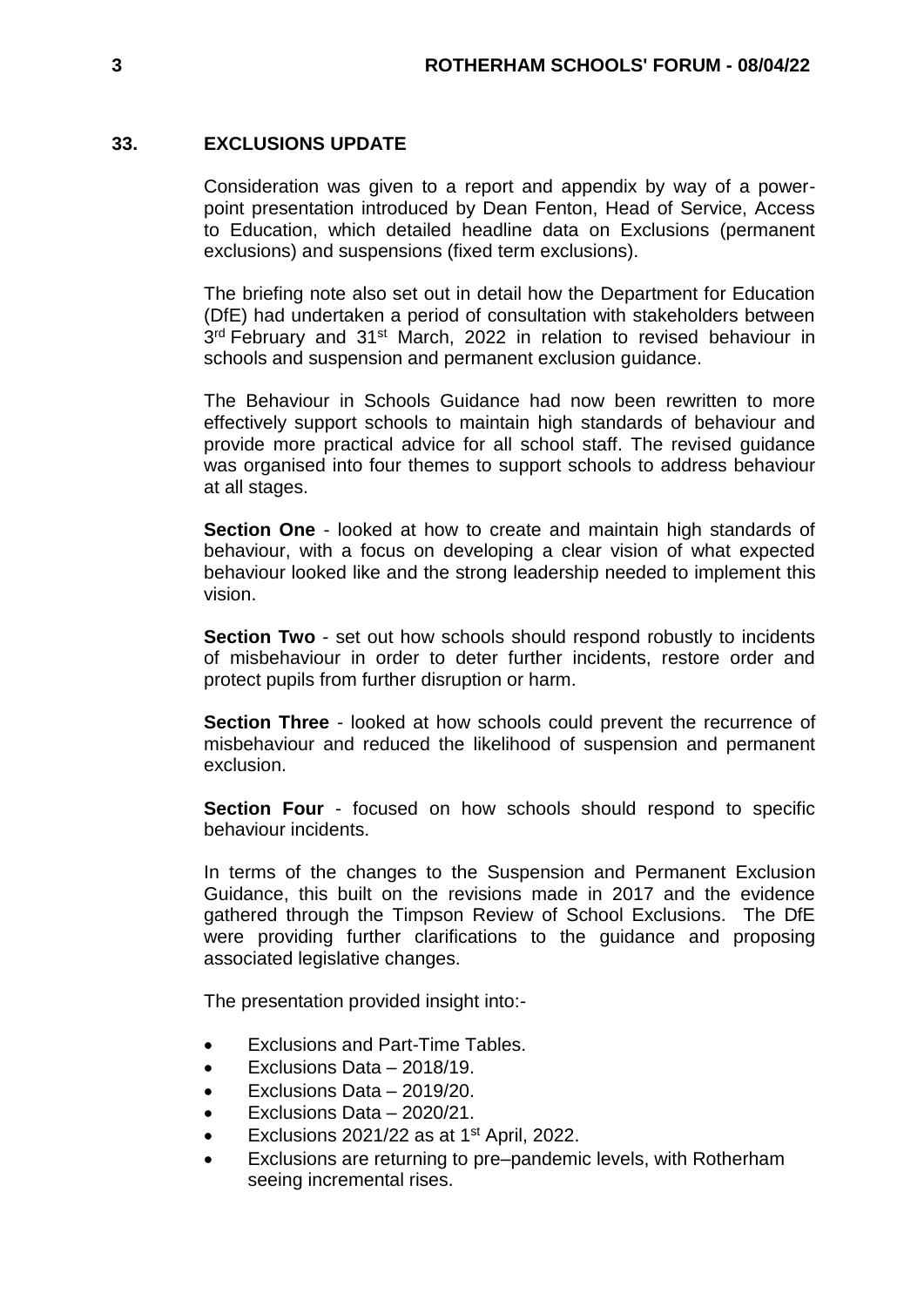- Regionally Rotherham remains mid-range in both P/Ex and FTE and exclusions remain a key area of focus and challenge.
- Use of Part-Time Tables (PTTT).
- Building on the revisions made in 2017 and the evidence gathered through the Timpson Review of School Exclusions, DfE are providing further clarifications to the guidance and proposing associated legislative changes.
- Post pandemic pressures linked to escalating SEMH needs, entrenched persistent absenteeism, educational gaps, and disrupted transitions defining immediate challenges.
- Across a range of areas of inclusion a number of young people were being seen with very complex needs that span a range of need types, access a range of services, and were struggling to engage with the mainstream learning offer.
- As part of developments of the focus on inclusive practice it was vital not to fall solely into an education focus, any system wide developments needed to include CAMHS, Children's Social Care, and Early Help to support a system wide response across this area of education.

Clarification was sought on the figures contained within the presentation around the setting placements for some children, if this was part of the outreach provision, the process before permanent exclusion and the number of one-off incidents leading to permanent exclusion. It was also confirmed that the figures within the slides were only of notified data to the Local Authority and may not be a truly accurate picture.

The detail provided in the revised behaviour in schools and suspension and permanent exclusion guidance raised some concern in terms of the language used, the perception and the potential for further pressure on Heads in dealing with difficult behaviour.

Reference was also made to the high referrals to CAMHS and the level of support available when more specialist provision was required for students exhibiting more worrying behaviours.

It was also unclear what provision would be made available if Pupil Referral Units were full and there were gaps. It was uncertain how this compared regionally.

Forum Members welcomed the offer to provide further analysis and context to the permanent exclusion numbers from both secondary and primary sectors with more defined data. Whilst it was noted the tone and language was different this was similar to how it appeared in the White Paper.

There was also the option of providing a further briefing note with more context for discussion at the High Needs Sub-Group and an earlier meeting could be convened if this was believed to be more appropriate.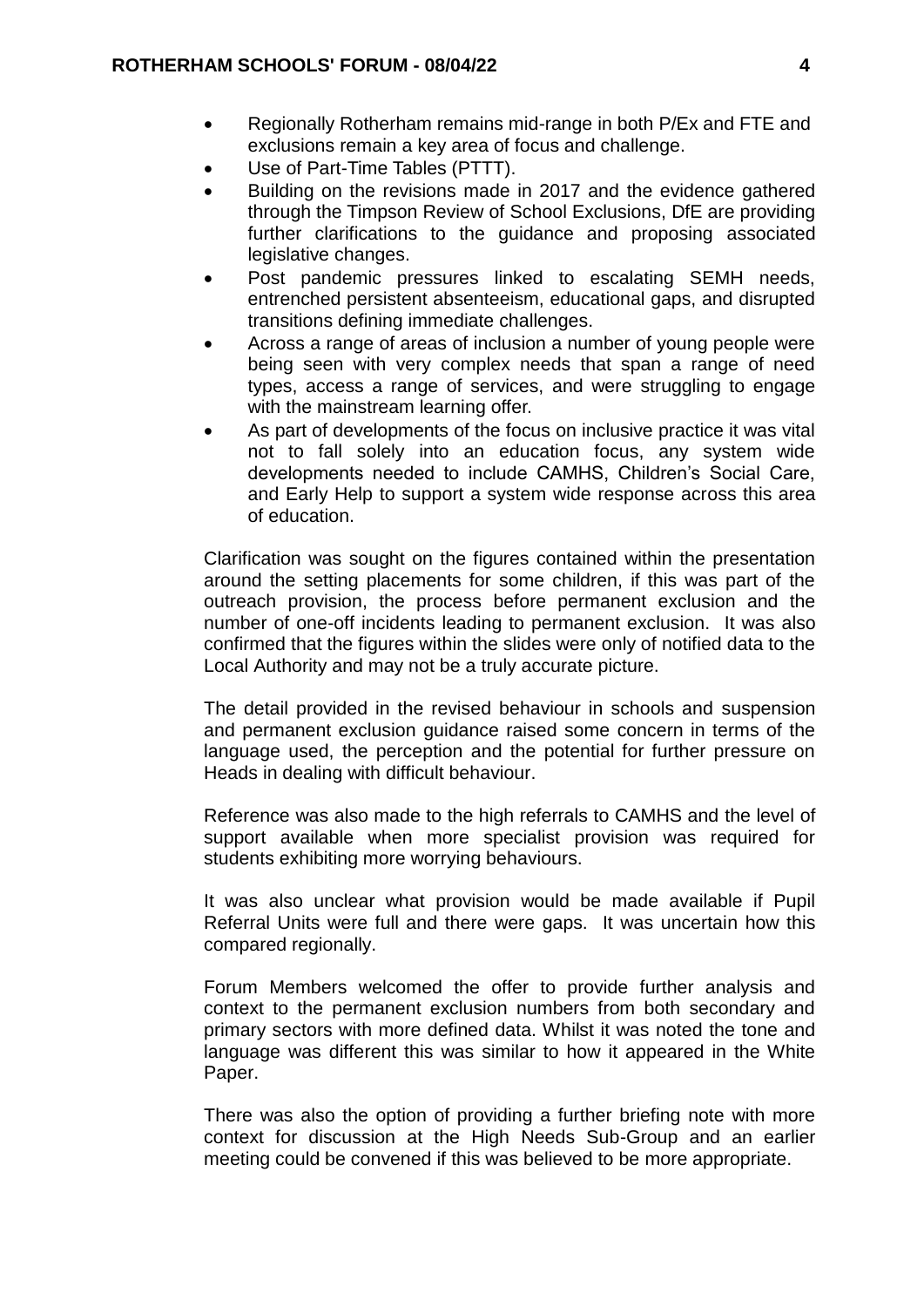Discussion ensued on the difficulties being faced by CAMHS which was a separate entity to the Local Authority. The Cabinet Member whose portfolio this fell under would also pick this up as a matter of urgency and discuss with relevant personnel where the most vulnerable of children were not getting the intensive support they needed. This was an area that had been discussed by Scrutiny and further information should be shared on the numbers on waiting lists, how long students had been waiting and how Rotherham compared with the national picture.

Further insight was also provided on the trajectories of permanently excluded children being admitted to Aspire, the increase of one-off incidents and the actions that could be taken for some students to access an alternative mainstream provision.

Examples were given on behaviour related cases requiring urgent CAMHS provision and the various pathways students were placed onto. Very often the level of need was beyond what could be provided by professionals dealing on the frontline.

Further discussion ensured on the reliance of CAMHS support and the various provisions available working in partnership, especially for primary aged children (such as MIND). It was considered helpful to Forum Members to understand the changes and best practice and share date on comparisons both pre and post pandemic.

**Agreed:-** (1) That the briefing note and Appendix 1 be received and the content noted.

(2) That consideration be given to calling an early meeting of the High Needs Sub-Group to discuss further analysis and receive context as to the permanent exclusion numbers from both secondary and primary sectors with more defined data.

# **Action:- Nathan Heath/Dean Fenton**

### **34. VIRTUAL SCHOOL UPDATE**

The Chair welcomed Peter Douglas and Tina Hohn from the Virtual School to give insight and an update on the Virtual School.

It was noted that the Virtual School, and wider team supporting children, have maintained the quality of the support in place. The team of advisers, designated teachers, Social Workers, health professionals and carers remain the backbone of the child-centred approach and have provided a stable base and solid encouragement for young people to build from. The Covid pandemic provided an opportunity to develop and further build on the strong relationships of the team around the child.

By way of a presentation Peter and Tina highlighted and provided more emphasis on:-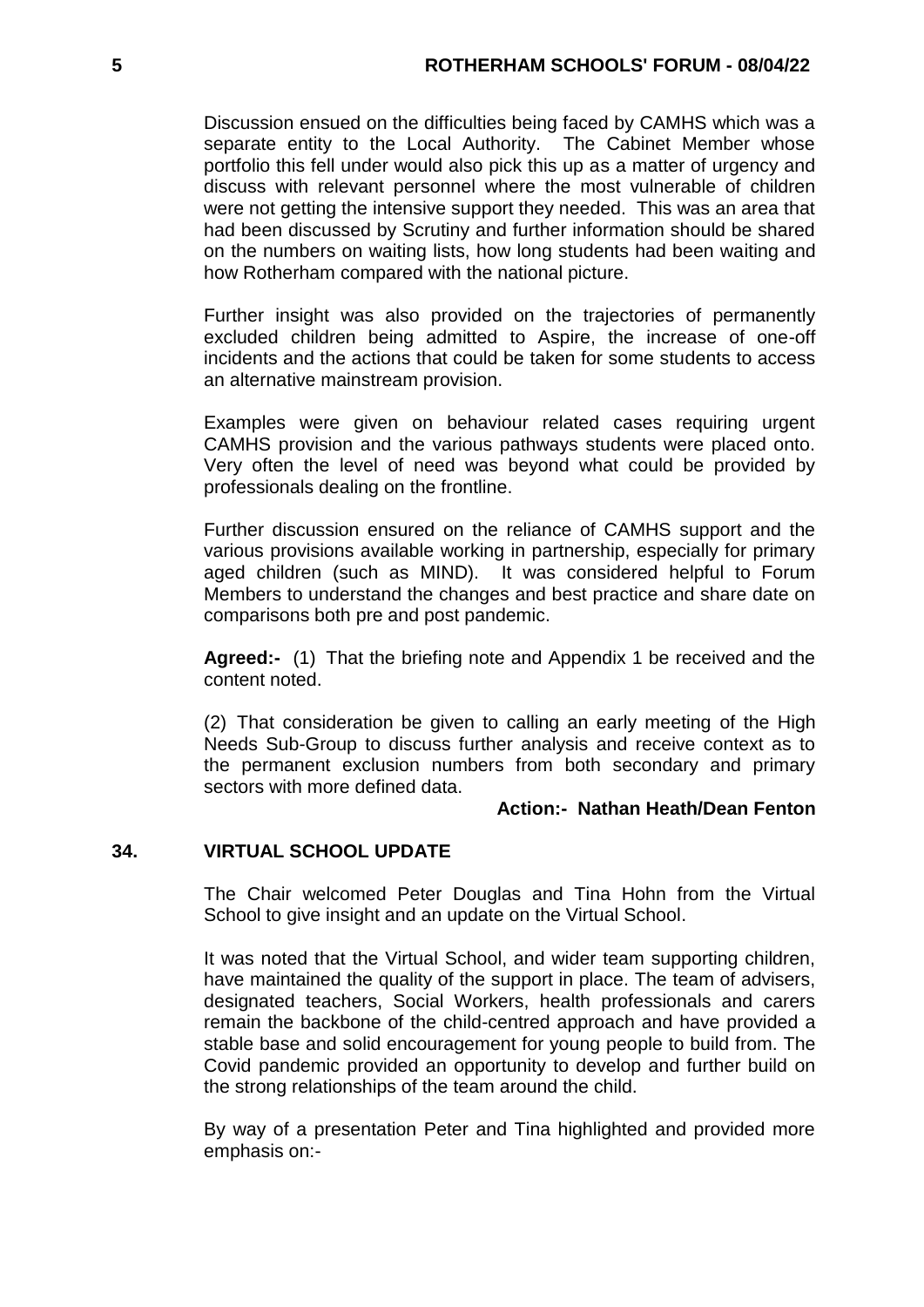• The Virtual School Context:-

**COVID SEND** Academic Assessment Strong Working Relationships Adaptive Child Centred Support Training and Development Extended Role – Virtual Head Post 16 PP+

Secondary and Post 16 – Priority and Investment:-

Trauma Informed Schools Emotional Based Schools Avoidance (EBSA) Reading **Aspirations** Tuition Key Adult Support

Early Years and Primary – Priority and Investment:-

Trauma Informed Schools Emotional Based Schools Avoidance (EBSA) Reading and Writing O.T. and Sensory Parents as Experts Early Years Offer

Forum Members welcomed the excellent work delivered as part of the Virtual School and the support provided in Rotherham. The service was considered to be forward thinking and committed in its work with attachment and trauma.

**Agreed:-** That the Virtual School Update and presentation be received and the contents noted.

### **35. SEND SUFFICIENCY PHASE 3 UPDATE**

Consideration was given a verbal update presented by Nathan Heath, Assistant Director for Education, which outlined further action Post 19 as part of Phase 2 which involved DfE discussions with Thomas Rotherham College. This proposal provided for the 16-19 academy and for this to be moved forward.

In terms of Phase 3 it was noted that the free school delivering SEMH provision was due to open in September, 2022 at the start of the academic year. Further work was still required on progress towards officially opening and students admitted to the new school would follow normal admission routes.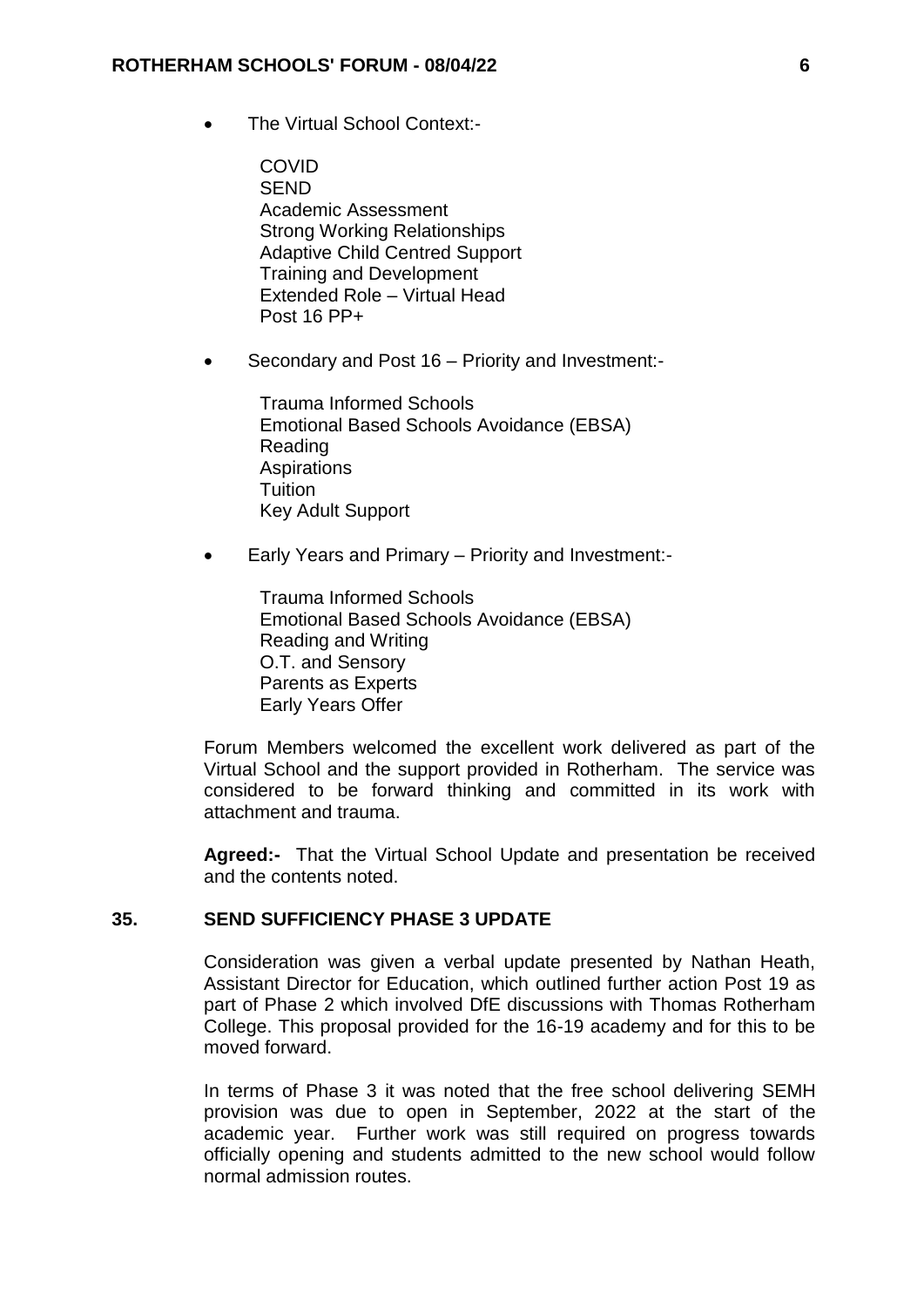The rebuild of Newman Upper School as part of Phase 3 was also in its final stages and would be delivered this academic year.

The High Needs SEND Sufficiency Phase 4 incorporated the "Safety Valve" (an item on this agenda).

**Agreed:-** That the update be received and the contents noted.

## **36. SAFETY VALVE**

The Chair invited Nathan Heath, Assistant Director for Education, to provide the latest position with regards to the Dedicated Schools Grant 'High Needs Safety Valve' arrangement. By way of a presentation information shared included:-

- The Background.
- Rotherham Improving Financial Position.
- Potential Risks.
- Key Facts about the High Needs Safety Valve Arrangement.
- Funding Arrangement.
- Commitments as part of the Rotherham Safety Valve Agreement.
- Financial Implementation.
- Key areas of focus which underpin strategic planning the scaffolding across the SEND system.
- Overview of the Agreement.
- Next Steps.

It was noted that the Council had submitted the additional capital allocations application linked to the Safety Valve, with projects moving to delivery in the next academic year with a capital programme sequenced to address key areas of demand in the first instance.

Feedback to all stakeholders including Education/Health/CCG would be linked to the Safety Valve Agreement to make sure interdependencies were understood and full consultation linked to SEND sufficiency developments.

Updates would also be provided to the Schools Forum against DfE activity with implementation considerations developed through the High Needs Sub-Group.

**Agreed:-** That the update be welcomed, received and the contents noted.

### **37. SCHOOL WHITE PAPER**

The Chair invited Pam Ward to give an update on the **'**Opportunity for all: Strong schools with great teachers for your child' – the White Paper which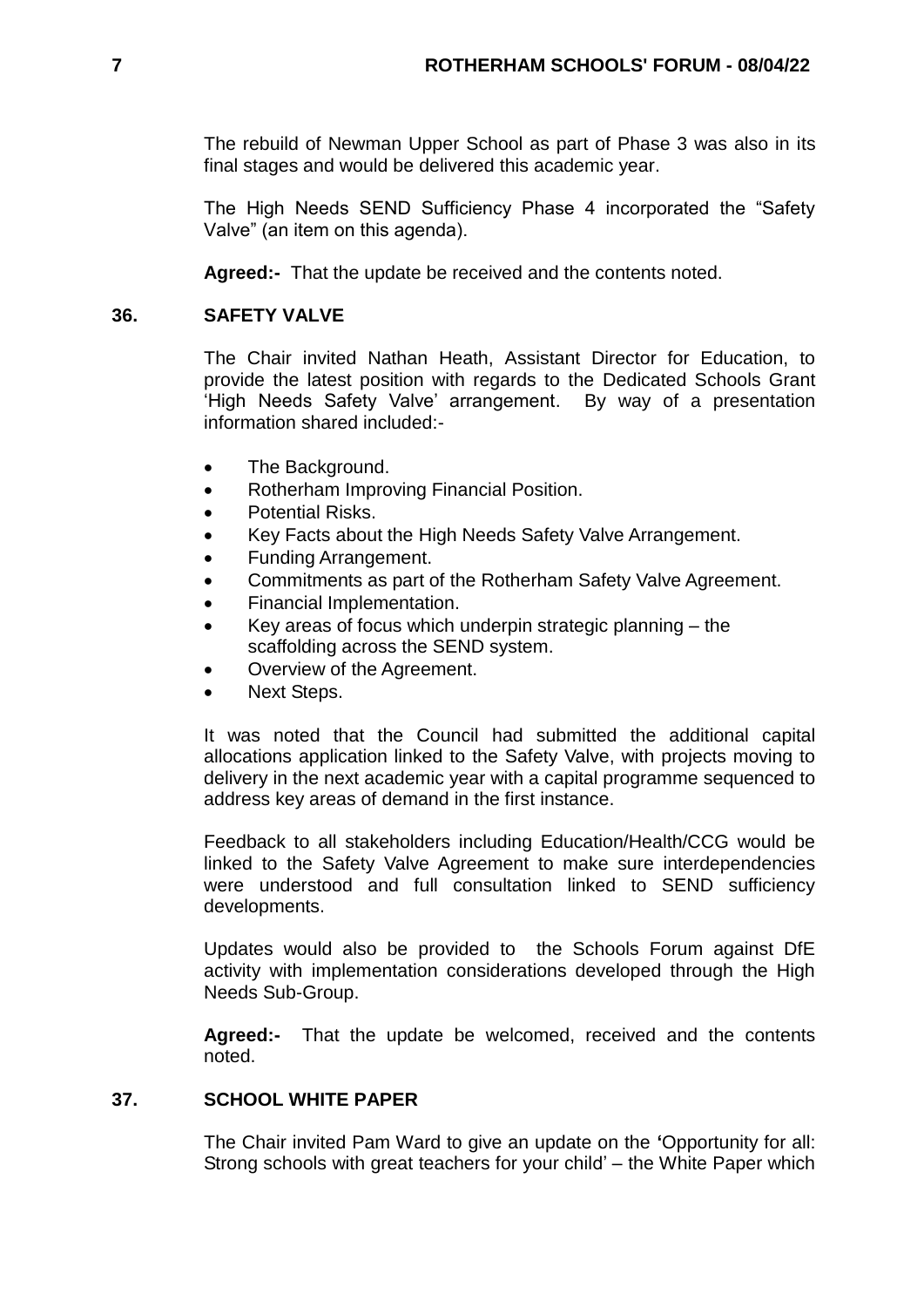was published on the 28<sup>th</sup> March, 2022. By way of a presentation information shared included:-

- The two "new ambitions".
- Series of new measures in four new key chapters.
- Chapter 1 An excellent teacher for every child.
- Proposed new policies.
- Chapter 2 Delivering high standards of curriculum, behaviour and attendance.
- Proposed new policies.
- Chapter 3 Target support for every child who needs it.
- Proposed new policies.
- Chapter 4 A stronger and fairer system.
- Proposed new policies.
- Defining a strong trust.
- Upcoming consultations to support the proposals of the White Paper.

Schools Forum welcomed the detail on the White Paper.

**Agreed:-** That the presentation be received and the contents and detail be noted.

## **38. SEND GREEN PAPER**

The Chair invited Julie Day, Head of SEND, to give an update on the **'**Green Paper. By way of a presentation information shared included:-

- The SEND Review.
- Key Facts.
- Three Challenges.
- Goals in Pictures.
- Overall Aim.
- Timeline Proposals to be done by.
- Inclusive White Paper.
- If a child falls behind in English and Maths Getting on track.
- A single national SEND and Alternative Provision.
- National Standards.
- Excellent provision for Early Years to Adulthood.
- Further Proposals.
- A Reformed and Integrated Role for Alternative Provision.
- Accountability, System Roles and Funding Reform.
- Delivery change for children and families.
- Inclusive Education
- Consultations.

Forum Members welcomed the update and sought clarification on Alternative Provision. It was confirmed that if 77% children were in school, 23% were more than likely to be elective home educated,